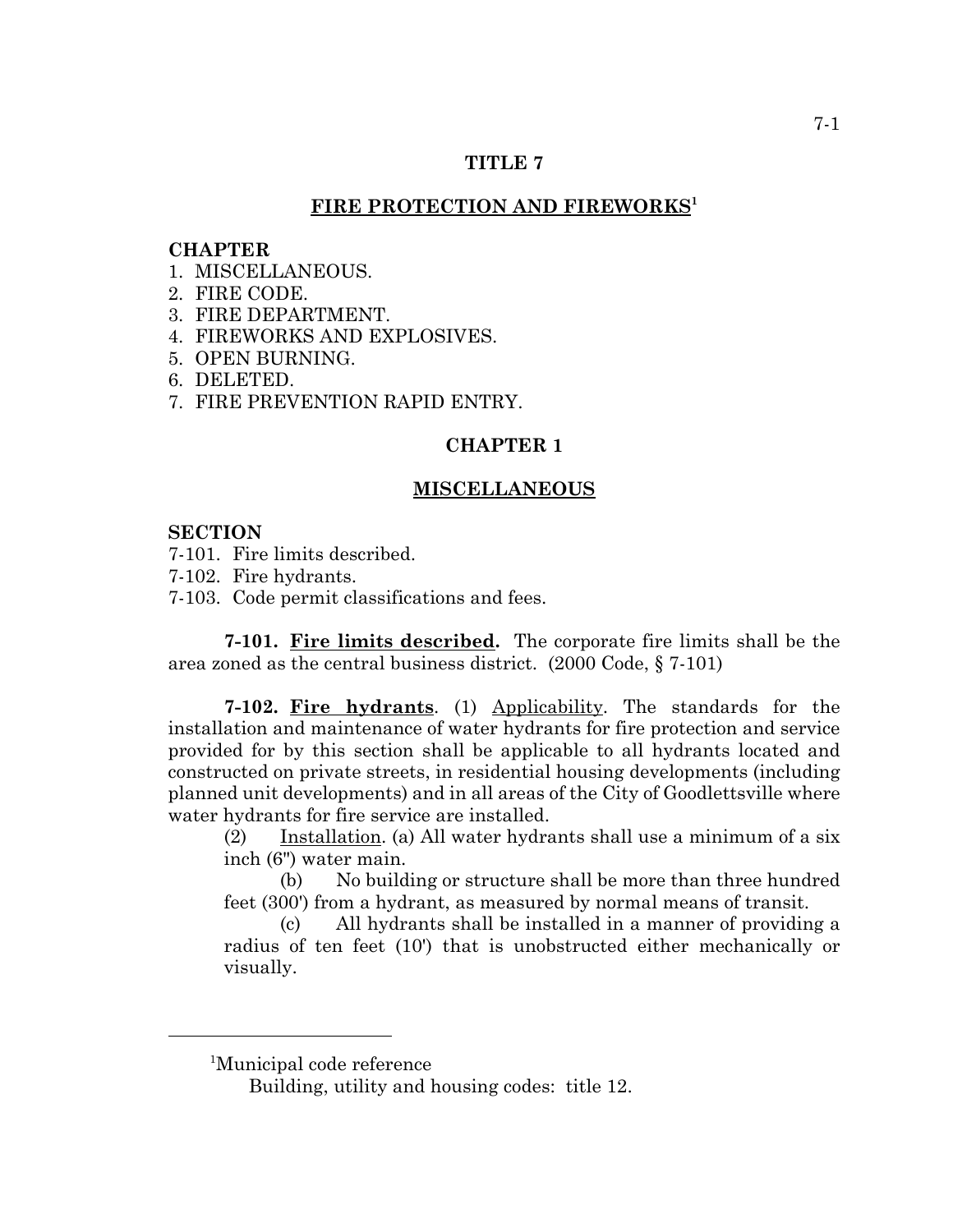(d) All hydrants shall be painted with the dome color coded as indicated as follows, so as to indicate the gallons per minute flow (GPM):

| <b>COLOR</b> | G.P.M.    |
|--------------|-----------|
| <b>BLUE</b>  | 1500 & UP |
| <b>GREEN</b> | 1000      |
| ORANGE       | 500-999   |
| <b>RED</b>   | BELOW 500 |

(3) Maintenance. (a) All water hydrants shall be flow tested by the City of Goodlettsville Fire Department at twelve (12) month intervals with results to be sent to the Goodlettsville Fire Inspector's Office.

(b) Property owners shall perform general preventative maintenance at six (6) month intervals to insure proper operation of hydrants during emergency situations.

(c) Property owners shall, at least monthly, cause visual inspections of all hydrants and water sources.

(d) Any repairs or restoration to any hydrants shall be completed within thirty (30) days after discovered to be mechanically impaired, and the property owner shall certify, within said time period, such repairs or restoration to the City of Goodlettsville Fire Department.

(e) At fire chief's discretion any fire hydrants may be inspected at any time. (2000 Code, § 7-102, as replaced by Ord. #15-839, June 2015)

**7-103. Code permit classifications and fees.** (1) The creation of the following code permits classifications are:

- (a) Fire sprinkler installation.
- (b) Fire alarm installation.
- (c) Commercial cooking hood systems.
- (d) Clean agent fire suppression systems.

(2) That a permit fee of fifty dollars (\$50.00) per permit is hereby established. (as added by Ord. #18-922, Sept. 2018 *Ch4\_1-23-20*)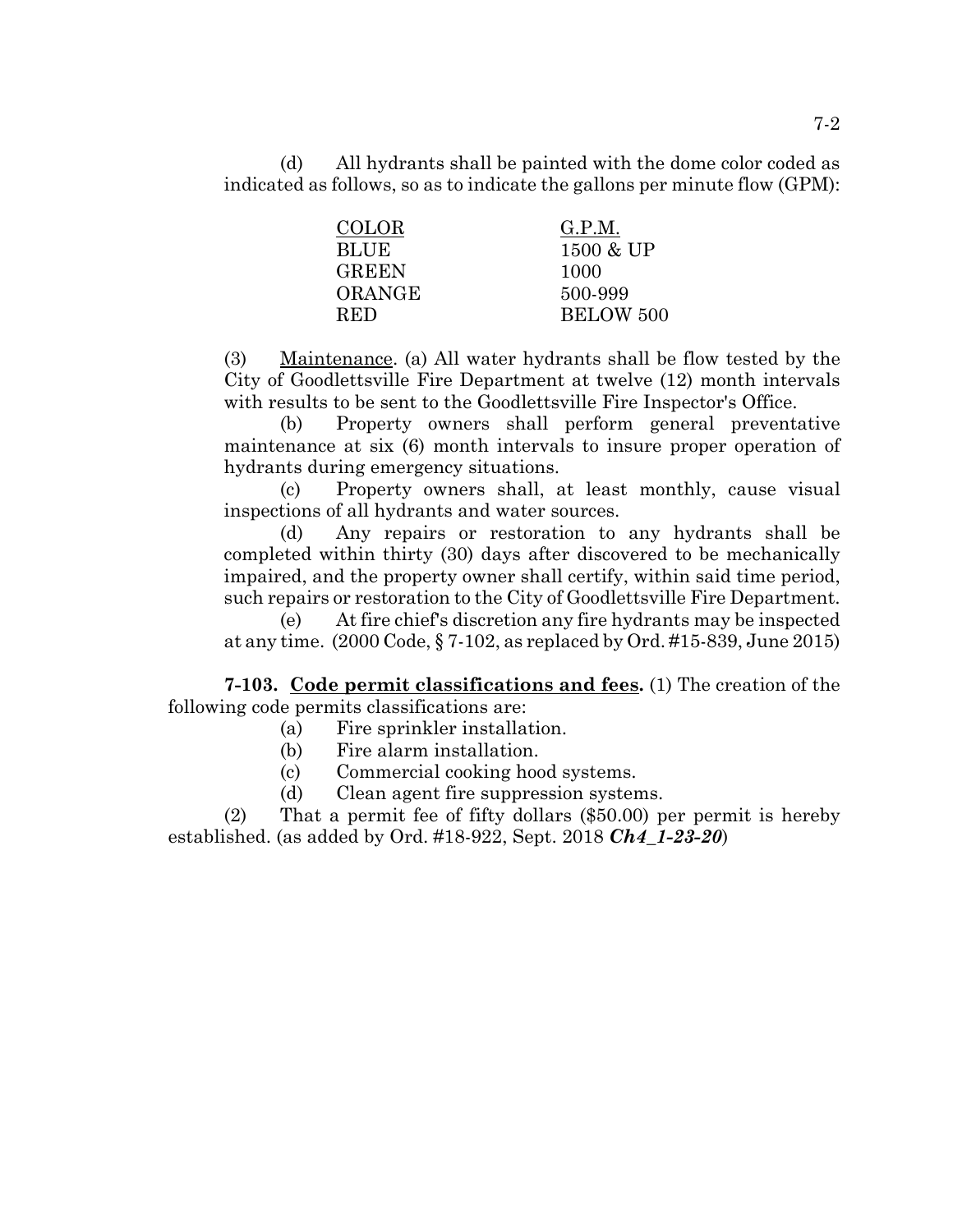## **FIRE CODE<sup>1</sup>**

## **SECTION**

- 7-201. Fire code adopted.
- 7-202. Fire districts.
- 7-203. Modifications.
- 7-204. Violations.

**7-201. Fire code adopted.** Pursuant to authority granted by Tennessee Code Annotated, §§ 6-54-501 through 6-54-506, and for the purpose of prescribing regulations governing conditions hazardous to life and property from fire or explosion, the International Fire Code,<sup>2</sup> 2018 edition, as prepared and published by the International Code Council, is hereby adopted by reference and included as a part of this code. Pursuant to the requirement of Tennessee Code Annotated, § 6-54-502, one (1) copy of the International Fire Code has been filed with the city recorder and is available for public use and inspection. Said fire code is adopted and incorporated as fully as if set out at length herein and shall be controlling within the corporate limits of the City of Goodlettsville. (2000 Code, § 7-201, as amended by Ord. #07-700, July 2007, Ord. #15-839, June 2015, and Ord. #21-1012, Sept. 2021 *Ch5\_02-10-22*)

**7-202. Fire districts.** Any limits referred to in the International Fire Code in which storage of explosives and blasting agents is prohibited, or in which storage of flammable liquids in above ground tanks is prohibited, or in which other fire prevention measures are required, are hereby declared to be the fire limits set forth in § 7-101 of this code. (2000 Code, § 7-202, as amended by Ord. #07-700, July 2007)

**7-203. Modifications.** Any penalty clauses in the International Fire Code are hereby deleted. (2000 Code, § 7-203, as amended by Ord. #07-700, July 2007)

**7-204. Violations.** It shall be unlawful for any person to violate any of the provisions of the International Fire Code hereby adopted or fail to comply therewith, or violate or fail to comply with any order made thereunder; or build

<sup>1</sup> Municipal code reference

Building, utility and housing codes: title 12.

<sup>2</sup> Copies of this code are available from the International Code Congress Council, 900 Montclair Road, Birmingham, Alabama 35213-1206.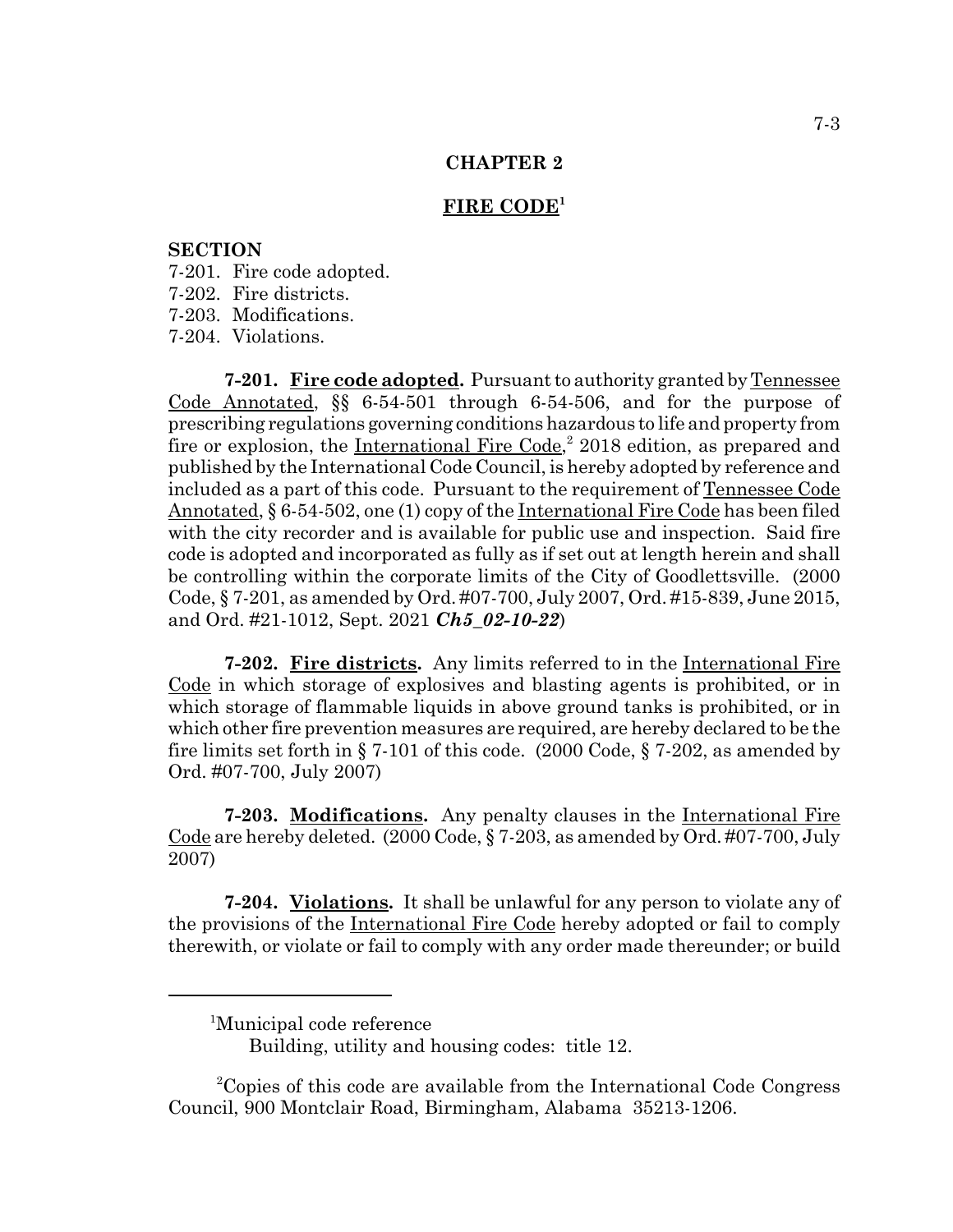in violation of any detailed statement of specifications or plans submitted and approved thereunder, or any certificate or permit used thereunder, and from which no appeal has been taken; or fail to comply with such an order as affirmed or modified by the board of commissioners or by a court of competent jurisdiction, within the time fixed herein. The application of a penalty under the general penalty clause for the municipal code shall not be held to prevent the enforced removal of prohibited conditions. (2000 Code, § 7-204, as amended by Ord. #07-700, July 2007)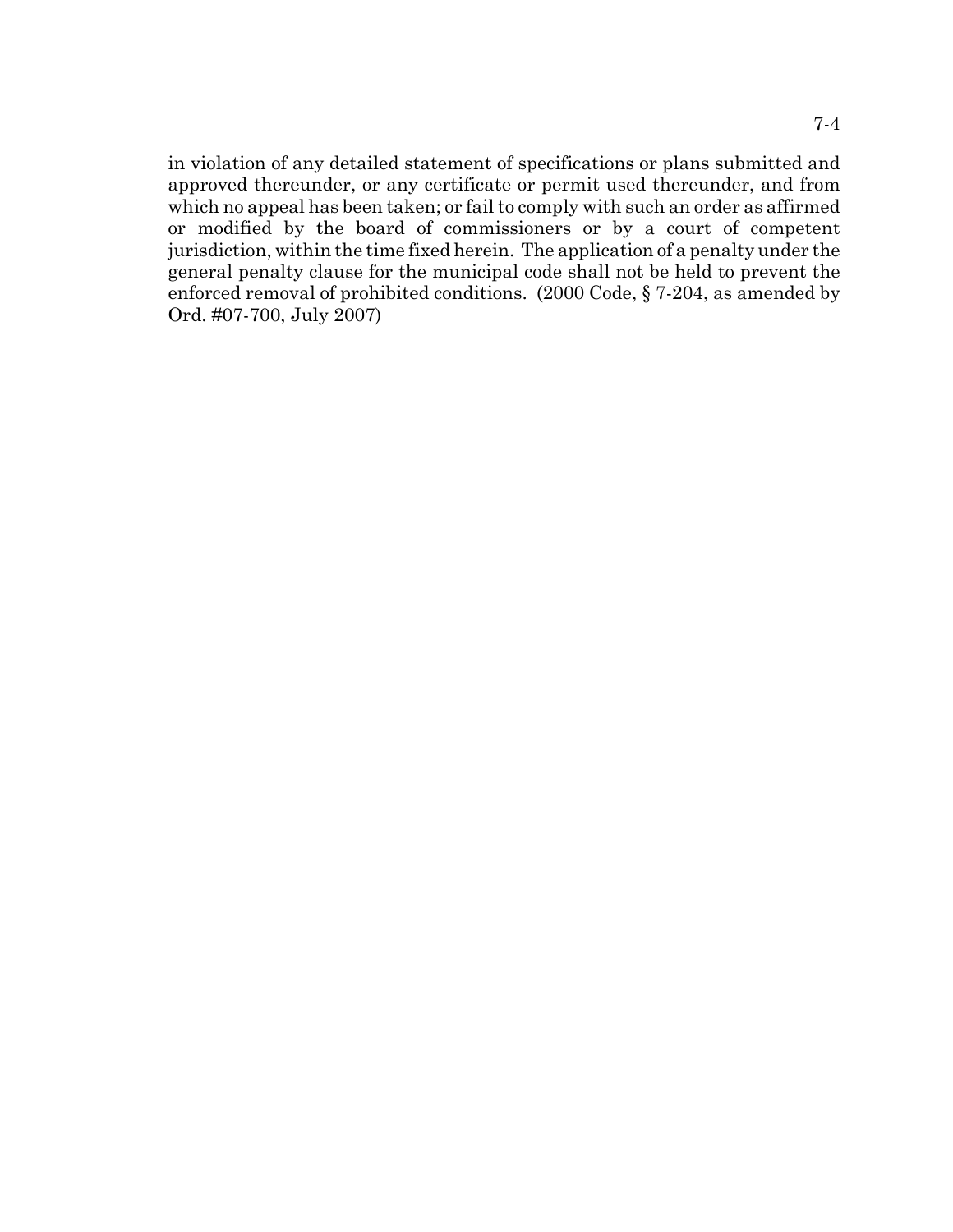# **FIRE DEPARTMENT**<sup>1</sup>

## **SECTION**

- 7-301. Establishment and equipment.
- 7-302. Objectives.
- 7-303. Emergency powers.
- 7-304. Fire marshal.
- 7-305. Organization, rules, and regulations.
- 7-306. Records and reports.
- 7-307. Tenure and compensation of members.
- 7-308. Chief responsible for training and maintenance.
- 7-309. Chief to be assistant to state officer.

**7-301. Establishment and equipment.** There is hereby established a fire department to be supported and equipped from appropriations by the board of commissioners. All apparatus, equipment, and supplies shall be purchased by or through the city and shall be and remain the property of the city. The fire department shall be composed of a chief appointed by the city manager and such number of subordinate officers and firemen as the city manager shall appoint. (2000 Code, § 7-301, as replaced by Ord. #19-943, July 2019 *Ch4\_1-23-20*)

<sup>1</sup> Charter references

Fire chief

Appointment: § 6-21-701. Duties: § 6-21-702. Emergency: § 6-21-703. Fire marshal: § 6-21-704 Firemen Appointment: § 6-21-701. Emergency powers: § 6-21-703. State law reference Special privileges with respect to traffic: Tennessee Code Annotated § 55-8-108.

For detailed charter provisions governing the operation of the fire department, see Tennessee Code Annotated, title 6, chapter 21, part 7. For specific provisions in part 7 related to the following subjects, see the sections indicated.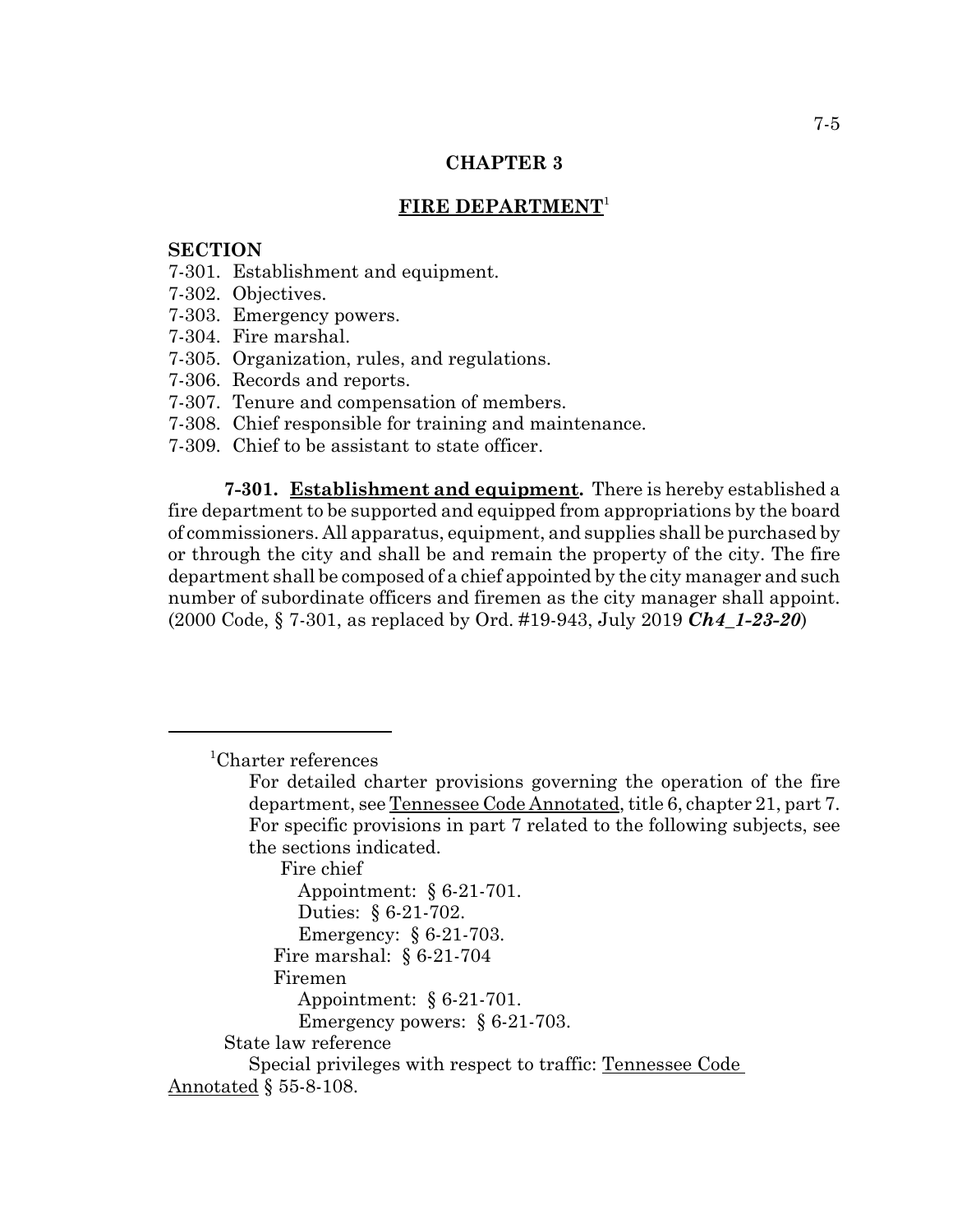**7-302. Objectives.** The fire department shall have as its objectives:

- (1) To prevent uncontrolled fires from starting.
- (2) To prevent the loss of life and property because of fires.
- (3) To confine fires to their places of origin.
- (4) To extinguish uncontrolled fires.
- (5) To prevent loss of life from asphyxiation or drowning.

(6) To perform such rescue work as its equipment and/or the training of its personnel makes practicable.

(7) Provide first responders for emergency medical care at the highest level that the equipment and training of the personnel makes practical.

(8) The investigation of the cause, origin and circumstances of fires, arson, false alarms calls, and bomb threats (2000 Code, § 7-302, as replaced by Ord. #19-943, July 2019 *Ch4\_1-23-20*)

**7-303. Emergency powers.** (1) When any fire department or company recognized as duly constituted by the commissioner of commerce and insurance pursuant to § 68-102-108 is requested to respond to a fire, hazardous materials incident, natural disaster, service call, or other emergency, it may, regardless of where the emergency exists, proceed to the emergency site by the most direct route at the maximum speed consistent with safety. While responding to, operating at, or returning from such emergency, the chief of the responding fire department or company, or any member serving in capacity of fire officer-in-charge, shall also have the authority to:

(a) Control and direct the activities at the scene of the emergency;

(b) Order any person or persons to leave any building or place in the vicinity of such scene for the purpose of protecting such person or persons from injury;

(c) Blockade any public highway; street or private right-of-way temporarily while at such scene;

(d) Trespass at any time of the day or night without liability while at such scene;

(e) Enter any building or premises, including private dwellings, where a fire is in progress, or where there is reasonable cause to believe a fire is in progress, for the purpose of extinguishing the fire;

(f) Enter any building or premises, including private dwellings, near the scene of the fire for the purpose of protecting the building or premises, or for the purpose of extinguishing the fire that is in progress in another building or premises;

(g) Inspect for preplanning all buildings, structures, or other places in the chiefs fire district, except the interior of a private dwelling, where any combustible material, including waste paper, rags, shavings, waste, leather, rubber, crates, boxes, barrels, rubbish, or other combustible material that is or may become dangerous as a fire menace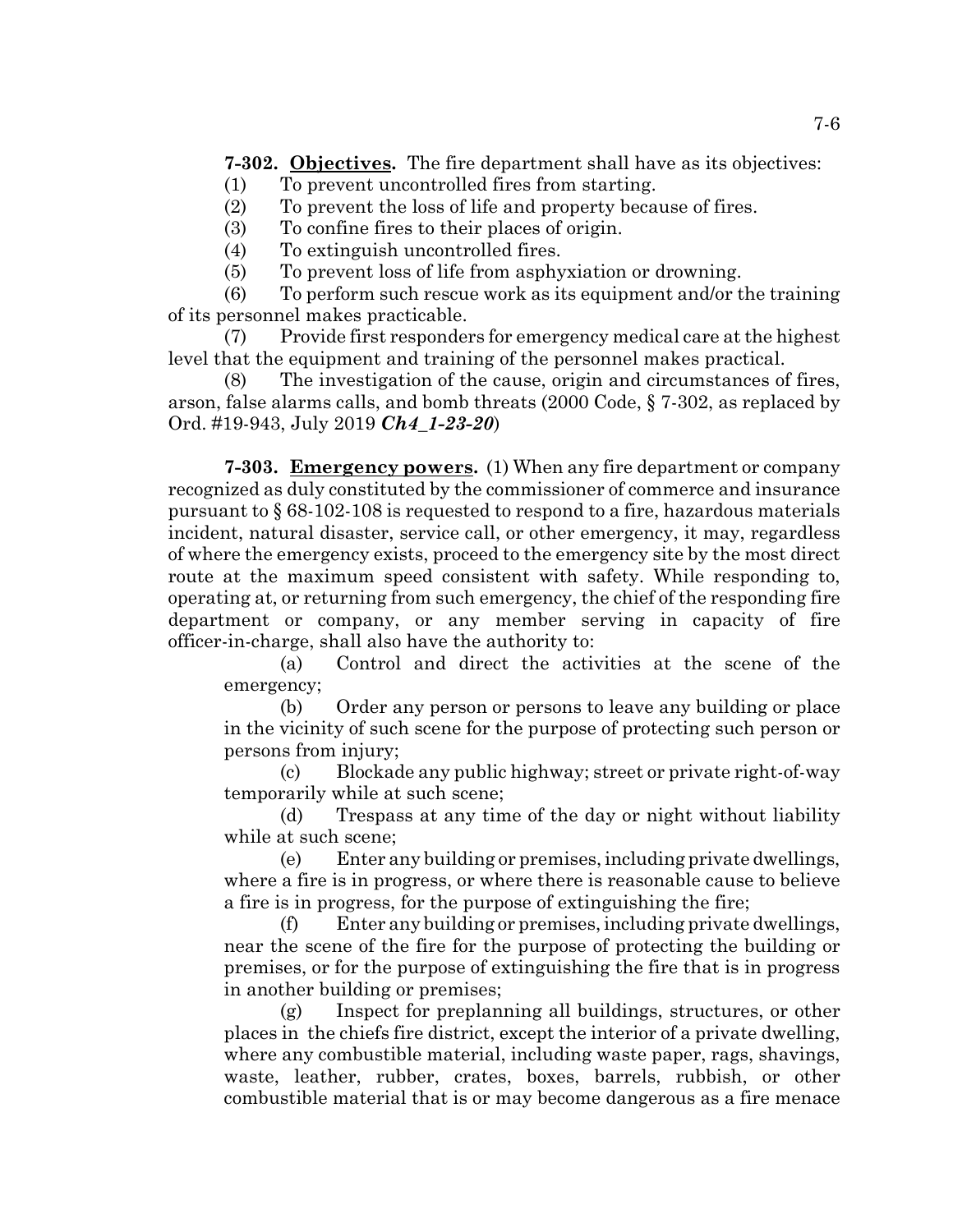to such buildings, structures, or other places has been allowed to accumulate, or where such chief or the chiefs designated representative has reason to believe that such combustible material has accumulated or is likely to accumulate;

(h) Direct without liability the removal or destruction of any fence, house, motor vehicle, or other thing, if such person deems such action necessary to prevent the further spread of the fire;

(i) Request and be furnished with additional materials or special equipment at the expense of the owner of the property on which the emergency occurs, if deemed necessary to prevent the further spread of the fire or hazardous condition; and

(j) Order disengagement or discouplement of any convoy, caravan, or train of vehicles, craft, or railway cars, if deemed necessary in the interest of safety of persons or property.

(2) When any fire department or company responds to any emergency outside its fire district, however, it shall at all times be subject to the control of the fire chief or designated representative in whose district the emergency occurs. [Acts 1921, Ch. 173, art. 19, § 3; Shan. Supp., § 1997a234; Code 1932, § 3632; T.C.A. (orig. ed.), § 6-2135; Acts 1975, Ch. 166, § 2; Acts 1993, Ch. 171, § 1.] (2000 Code, § 7-303, as replaced by Ord. #19-943, July 2019 *Ch4\_1-23-20*)

**7-304. Fire marshal.** The city manager may appoint a fire marshal whose duty shall be, subject to the chief of the fire department, to investigate the cause, origin, and circumstances of fires and the loss occasioned thereby, and assist in the prevention of arson. [Acts 1921, Ch. 173, art. 19, § 4; Shan. Supp., § 1997a235; Code 1932, § 3633; T.C.A. (orig. ed.), § 6-2136.] (2000 Code, § 7-304, as replaced by Ord. #19-943, July 2019 *Ch4\_1-23-20*)

**7-305. Organization, rules, and regulations.** The chief of the fire department shall set up the organization of the department, make definite assignments to individuals, and shall formulate and enforce such rules and regulations as shall be necessary for the orderly and efficient operation of the fire department, under the direction of the city manager. (2000 Code, § 7-305, as replaced by Ord. #19-943, July 2019 *Ch4\_1-23-20*)

**7-306. Records and reports.** The chief of the fire department shall keep adequate records of all fires, inspections, apparatus, equipment, personnel, and work of the department. He shall submit such written reports on those matters to the city manager as the city manager requires. The city manager shall submit a report on those matters to the board of commissioners as they may require. (2000 Code, § 7-306, as replaced by Ord. #19-943, July 2019 *Ch4\_1-23-20*)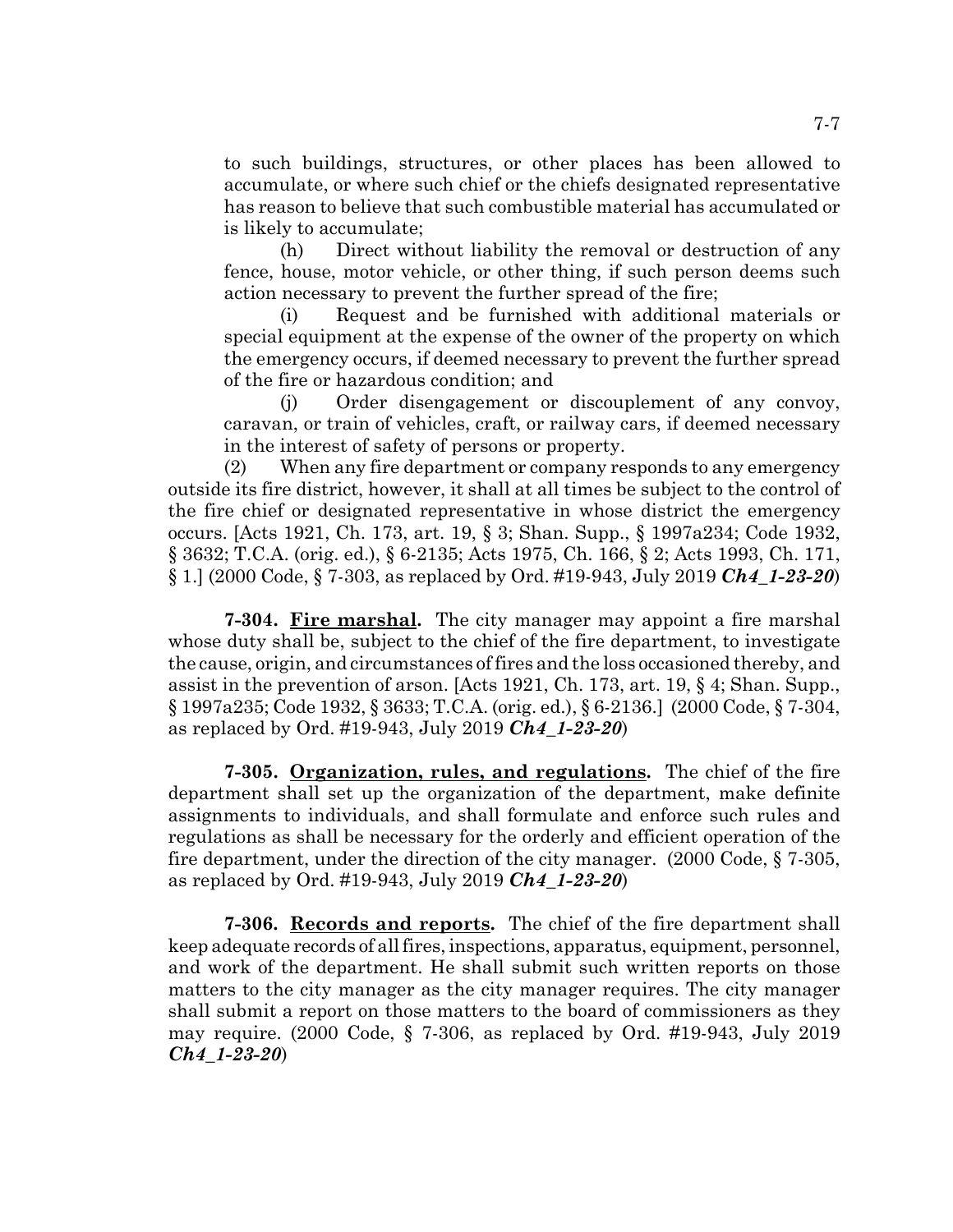**7-307. Tenure and compensation of members.** The chief shall hold office so long as conduct arid efficiency are satisfactory to the city manager. All disciplinary action of the chief and staff members shall be done in accordance to the City of Goodlettsville Personnel Policy and the City of Goodlettsville Municipal Code.

The compensation of all officers and employees of the fire department shall be fixed by the city manager within the limits of the appropriations ordinance and in accordance with a comprehensive pay plan adopted by the board of commissioners. (2000 Code, § 7-307, as replaced by Ord. #19-943, July 2019 *Ch4\_1-23-20*)

**7-308. Chief responsible for training and maintenance.** The chief of the fire department shall be fully responsible for the training of the firemen and for maintenance of all property and equipment of the fire department, under the direction and subject to the requirements of the city manager. (as added by Ord. #19-943, July 2019 *Ch4\_1-23-20*

**7-309. Chief to be assistant to state officer.** Pursuant to requirements of Tennessee Code Annotated, § 68-102-108, the fire chief is designated as an assistant to the state commissioner of commerce and insurance and is subject to all the duties and obligations imposed by Tennessee Code Annotated, title 68, chapter 102, and shall be subject to the directions of the commissioner in the execution of the provisions thereof. (as added by Ord. #19-943, July 2019 *Ch4\_1-23-20*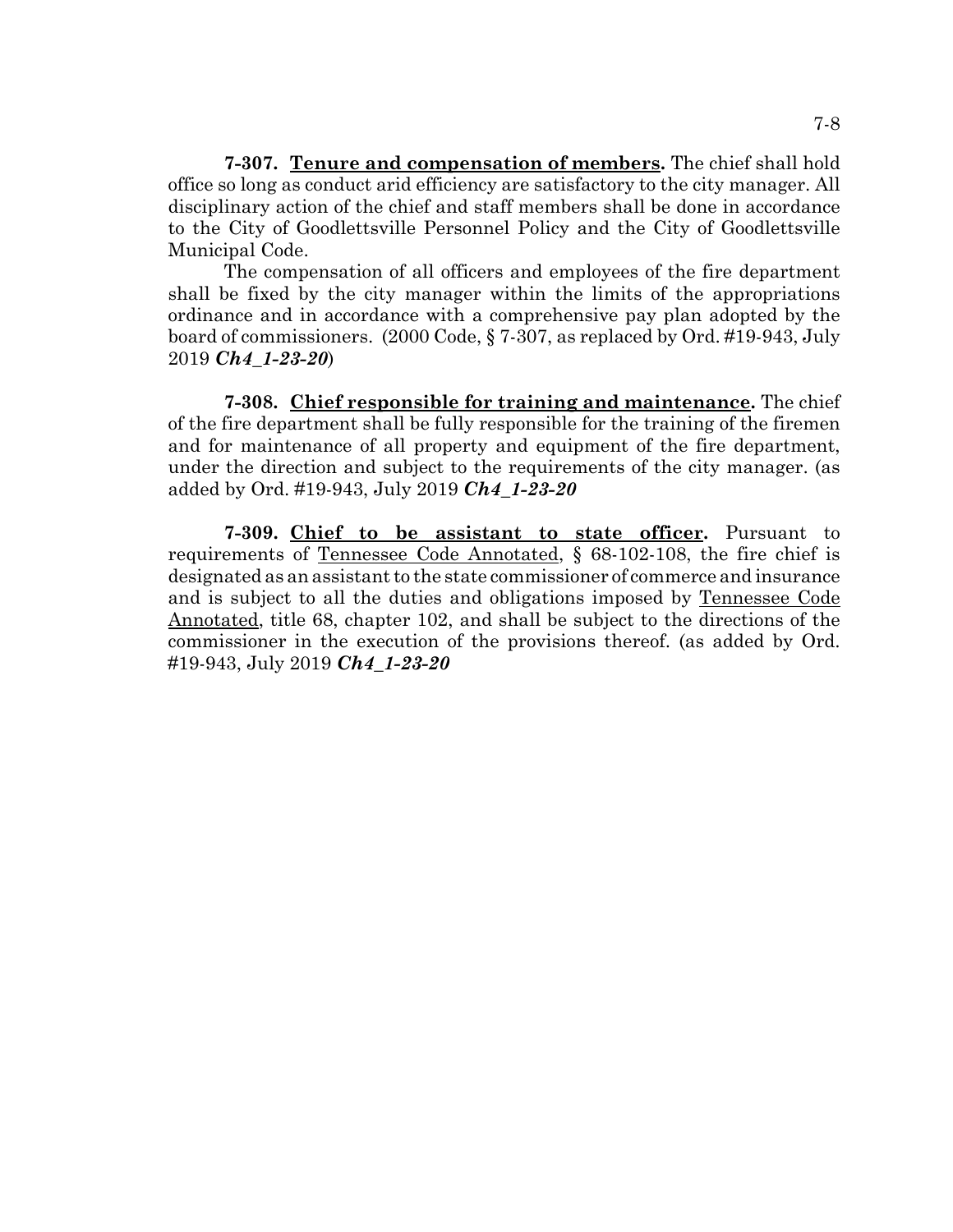## **FIREWORKS AND EXPLOSIVES**

#### **SECTION**

- 7-401. Definition of fireworks.
- 7-402. Prohibition of sale.
- 7-403. Exceptions.
- 7-404. Confiscation.
- 7-405. Misdemeanor.
- 7-406. Grandfather clause.

**7-401. Definition of fireworks.** The term "fireworks" as used in this chapter shall be held to mean any sparkler, squibb, rocket, firecracker, roman candle, fireworks, or other similar device or composition used to obtain a visible or audible pyrotechnic display. (2000 Code, § 7-401)

**7-402. Prohibition of sale.** Except as hereinafter provided, it shall be unlawful for any person, firm, or corporation to offer for sale, expose for sale, or sell at retail any fireworks within the City of Goodlettsville. (2000 Code, § 7-402)

**7-403. Exceptions.** Any person, firm, or corporation engaged in the sale of goods, wares, and merchandise at wholesale, may store pyrotechnics as defined in this chapter, provided that no sales are made within the City of Goodlettsville, and provided further that the storage of said pyrotechnics shall be subject to the inspection of the city manager or his designated representative. (2000 Code, § 7-403)

**7-404. Confiscation.** Any fireworks stored, sold, or offered for sale in the City of Goodlettsville contrary to provisions of this chapter may be forthwith confiscated and destroyed by the Police Department of the City of Goodlettsville when it constitutes a hazard to life or property. (2000 Code, § 7-404)

**7-405. Misdemeanor.** Any person, firm, or corporation violating any of the provisions of this chapter shall be deemed guilty of a misdemeanor and upon conviction thereof shall be fined not less than twenty-five dollars (\$25.00) nor more than five hundred dollars (\$500.00). Provided, that each day's violation of the provisions hereof shall constitute a separate offense. (2000 Code, § 7-405)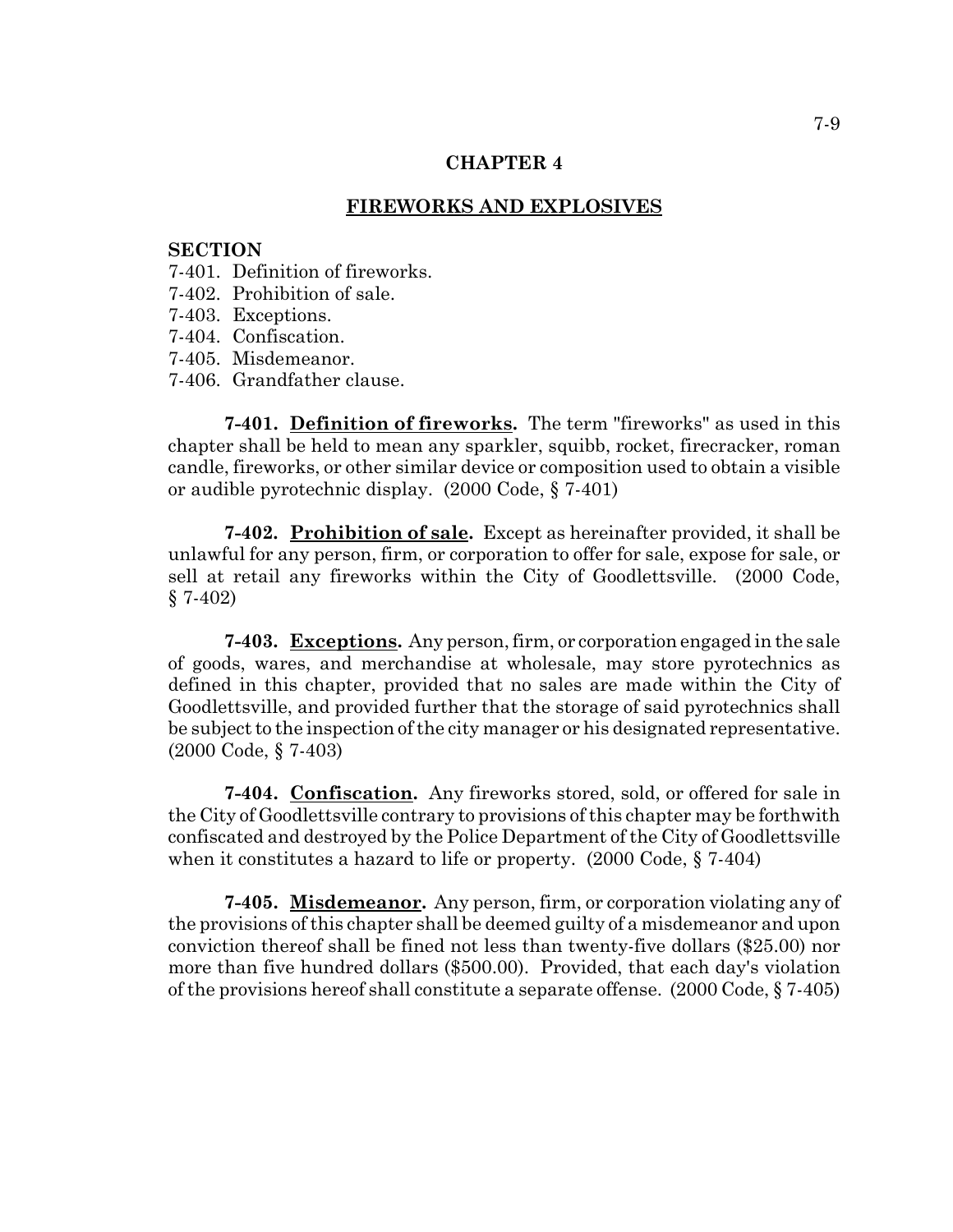**7-406. Grandfather clause.** The prohibition on sale of fireworks as set out herein shall not apply to any person, firm, or corporation, or their successors or assigns, which has been engaged in the sale of fireworks within the City of Goodlettsville on a continuous basis at the same location for the entire twelve (12) months period immediately preceding the passage of the provisions of this chapter, which sales of fireworks shall be considered a nonconforming use to be allowed only at the location at which fireworks are being sold at the time of passage of the provisions of this chapter. No nonconforming use may be re-established where the same has been abandoned or discontinued for a period of twelve (12) months. (2000 Code, § 7-406)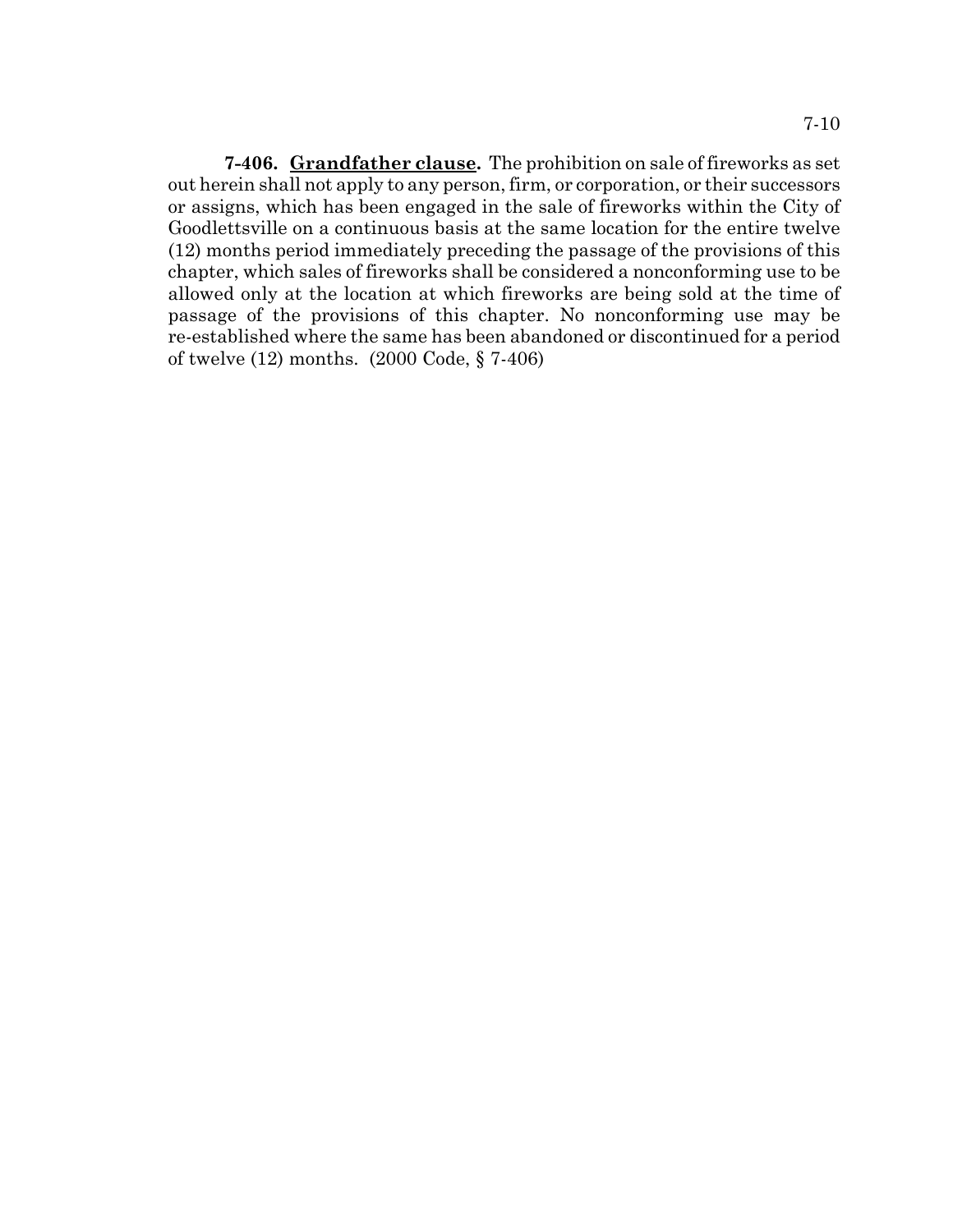## **OPEN BURNING**

## **SECTION**

7-501. Permit required. 7-502. Exceptions. 7-503. Penalty.

**7-501. Permit required.** No person, corporation, firm, association or entity shall kindle or maintain any open fire or shall knowingly furnish the materials for any such fire, or authorize any such fire to be kindled or maintained on, or in any street, alley, road, land, public grounds or upon any private lot unless a written permit to do so shall first have been secured from the chief of the Goodlettsville Fire Department or his designee. (2000 Code,  $§ 7-501)$ 

**7-502. Exceptions.** No person, corporation, firm, association or entity shall cause, suffer or allow open burning without a written permit, except as specifically permitted as follows:

(1) Ceremonial fires of reasonable size and duration; such fires may not contain material such as plastics, rubber or similar refuse;

(2) Fires used for outdoor cooking where done with equipment or fireplace designated for such purposes and in a manner not offensive to persons in the vicinity thereof. (2000 Code, § 7-502)

**7-503. Penalty.** Failure to obtain an open burn permit under this chapter is punishable by a penalty not to exceed five hundred (\$500.00) for each separate offense. (2000 Code, § 7-503)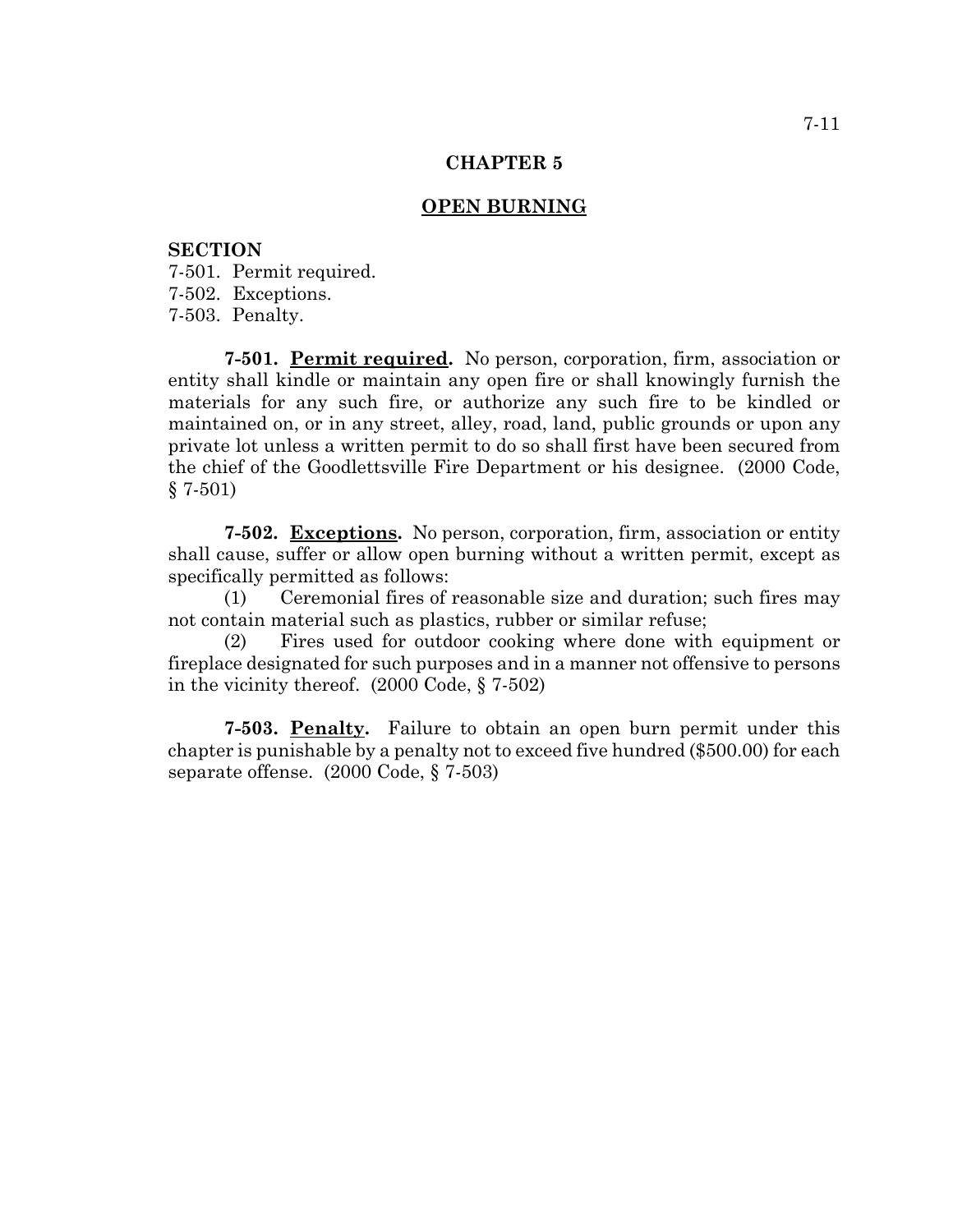(this chapter was deleted by Ord. #14-813, April 2014)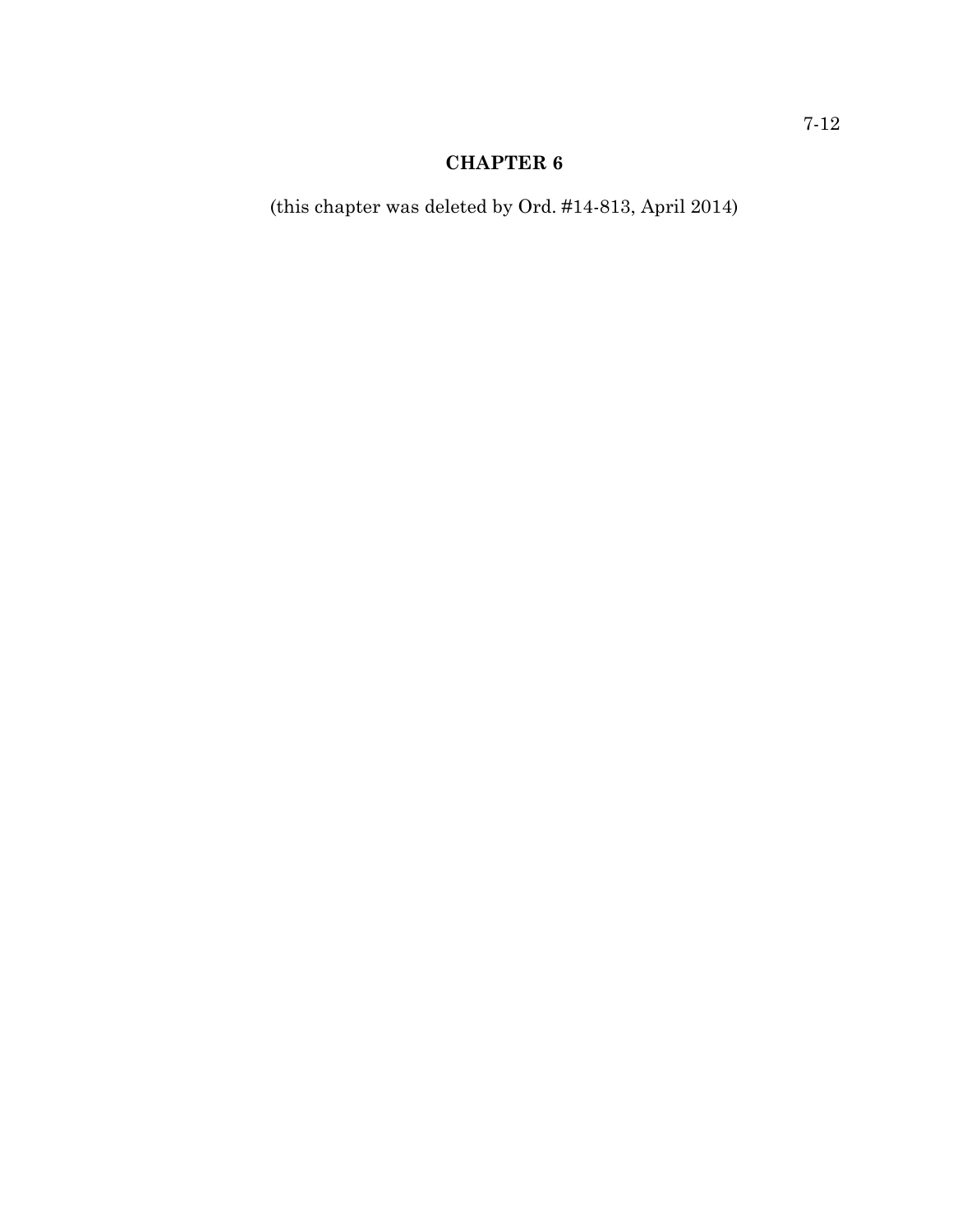# **FIRE PREVENTION RAPID ENTRY**

# **SECTION**

- 7-701. Purpose.
- 7-702. Key lock box system.
- 7-703. Installation
- 7-704. Maintenance.
- 7-705. Contents of lock box.
- 7-706. Fire department responsibilities.
- 7-707. Exceptions to requirement to install a key lock box system.
- 7-708. Fire department access to residential and commercial security access gates.
- 7-709. Penalties.

**7-701. Purpose**. The City of Goodlettsville determined that the health welfare and safety of the citizens of Goodlettsville are promoted by requiring certain structures to have a key lock box installed on the exterior of the structure to aid the Goodlettsville Fire Department in gaining access to or within a structure when responding to calls for an emergency service, and to aid access into or within a building that is secured or is unduly difficult to gain entry due to being either unoccupied or the occupants are unable to respond. (as added by Ord. #12-774, April 2012)

**7-702. Key lock box system**. (1) The following structures which are built or substantially remodeled after May 1, 2012 shall be equipped with a key lock box at or near the main entrance or such other location as required the fire code officer, fire marshal and/or fire chief.

(a) Commercial or industrial structures.

(b) Multi-family-residential structures that have restricted access through locked doors but have a common corridor for access to the living units.

(c) Schools, whether public or private.

(d) Governmental structures and nursing care facilities unless the building is staffed or open twenty-four (24) hours.

(2) All new construction subject to  $\S 7-702(1)$ , shall have a key lock installed and operational prior to the issuance of an occupancy permit. All structures in existence on the effective date of this section and subject to § 7-702(1) shall have twelve (12) months from enactment date of this chapter to have a key lock box installed and operational.

(3) The type of key lock boxes to be implemented within the shall be a Knox Box brand system or such other rapid entry system of comparable quality which has been specifically authorized in writing by the fire marshal or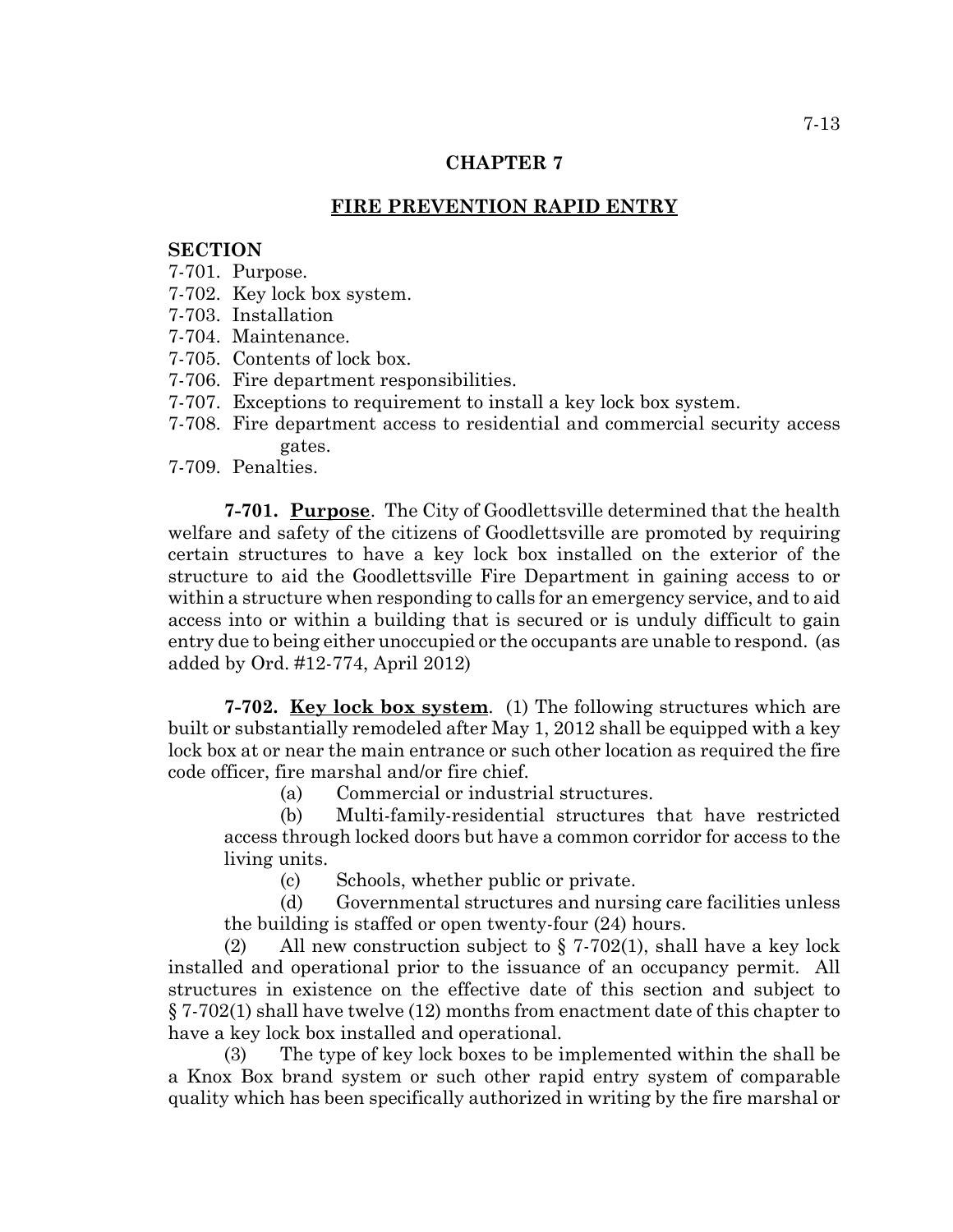fire chief as being an acceptable substitution for the Knox Box brand system. (as added by Ord. #12-774, April 2012)

**7-703. Installation**. (1) All Knox Boxes or its approved substitute, shall be installed to the left side of the main business door.

(2) All Knox Boxes or its approved substitute, shall be flush mounted sixty inches (60") from ground to the center of the entry if possible.

(3) In the event that the rapid entry box system cannot be installed at the aforesaid location and/or height the fire marshal or fire chief may designate in writing a different location and installation specifications.

(4) All Knox Boxes or its substitution, shall have a tamper switch installed in the building as an intrusion/burglar alarm.

(5) Deleted.

(6) The fire marshal or the fire chief must approve any changes in the installation. (as added by Ord. #12-774, April 2012, and amended by Ord. #20-972, Aug. 2020 *Ch5\_02-10-22*)

**7-704. Maintenance**. The operator of the building shall immediately notify the fire marshal or fire chief and provide the new keys when a lock box is changed or rekeyed. The key to such lock shall be secured in the Knox Box. (as added by Ord. #12-774, April 2012)

**7-705. Contents of lock box**. The contents of the lock box are as follows:

(1) Keys to locked points of ingress or egress, whether on the interior or exterior of such buildings.

- (2) Keys to all mechanical rooms.
- (3) Keys to all locked electrical rooms.
- (4) Keys to elevator and their control rooms.
- (5) Keys to the fire alarm panels.
- $(6)$  Keys (special) to re-set pull stations or other fire protective devices.

(7) Keys to any other areas as requested by the fire marshal or fire chief. (as added by Ord. #12-774, April 2012)

**7-706. Fire department responsibilities**. (1) No fire department personnel shall carry a Knox Box key.

(2) All Knox Box access keys shall be installed in a Knox Box Sentra-Loc system installed in the fire apparatus. (as added by Ord. #12-774, April 2012)

**7-707. Exceptions to requirement to install a key lock box system**. The following structures are exempt from the mandate to install a key lock box system: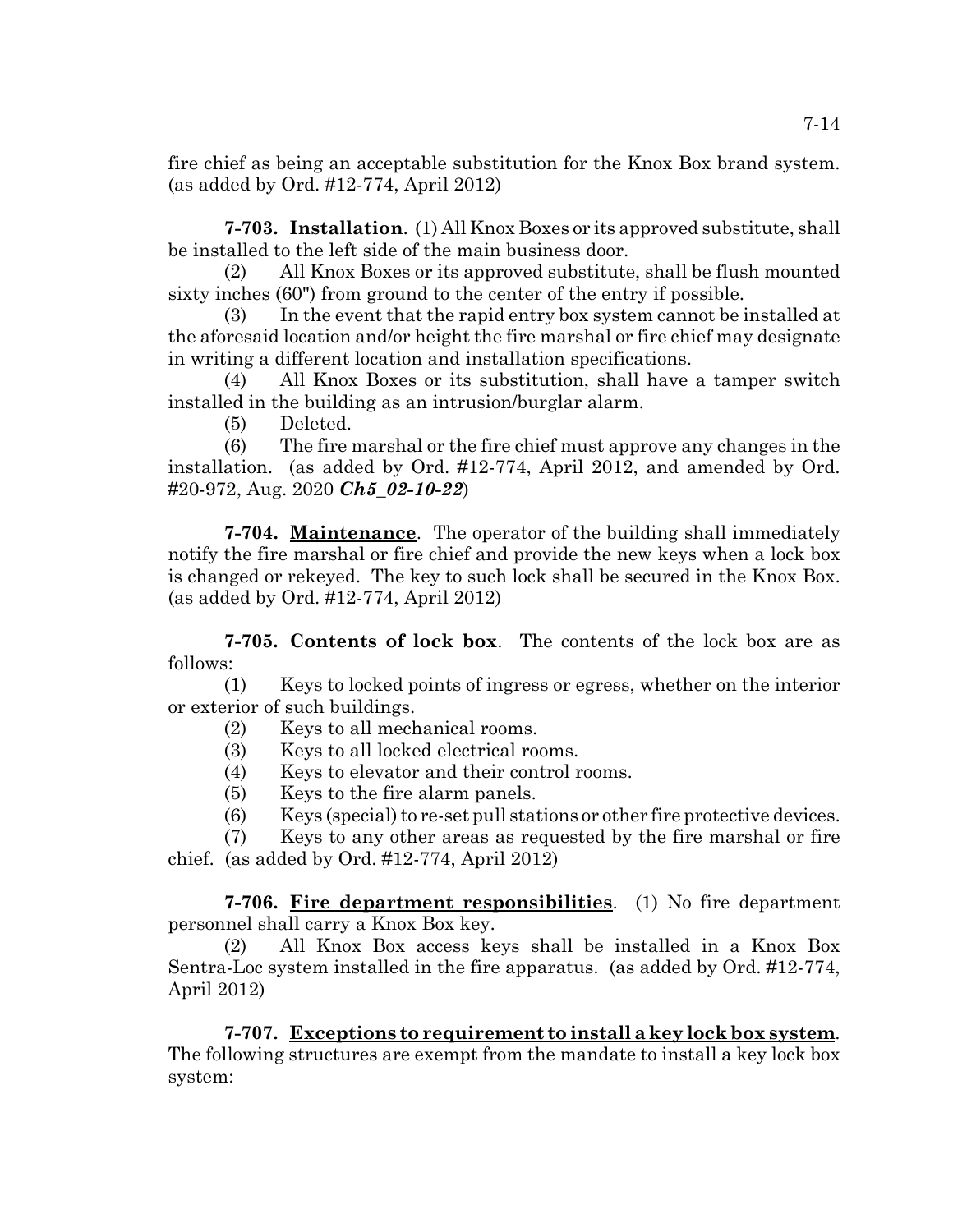(1) Single family structures and multi-family structures that do not meet the definition set forth in  $\S 7-702(1)(b)$ .

(2) Structures that have twenty-four (24) hours, three hundred sixtyfive (365) day on-site security personnel, or have other personnel on site.

(3) Businesses that are open and staffed twenty-four (24) hours, three hundred sixty-five (365) days per year (which may include but are not limited to, nursing homes, hospitals, police stations, etc.).

Rental storage facilities where there is a single lock on the separate storage pods that are enter supplied; provided, however, the entry security gate(s) will require a Knox Box if electronically controlled, or locked with a master key issued by the landlord to all tenants.

(5) Any facility not having an automatic area alarm system. (as added by Ord. #12-774, April 2012)

**7-708. Fire department access to residential and commercial security access gates**. (1) All security access gates that bar immediate fire department access to a location shall have either:

(a) A "knoxbox gate and key switch" installed on the public side of the entry gate, with the key matched to the Goodlettsville Fire Department master knoxbox key.

(b) A red access control box mounted at the public side of the gate entry controls. The box shall be marked "fire department access" and the control box shall be secured with a padlock from the "knoxbox" company, with the padlock keyed to the Goodlettsville Fire Department master knoxbox key.

(2) Gate control operation. (a) When either the "key switch" is turned to the emergency position or the padlock is removed and the access door is opened, the entry gates shall immediately open and remain open until the key switch is returned to the normal position, or the door is closed and the padlock re-secured in place. The emergency operation shall override all other controls so the gates stay open until the completion of the emergency.

(b) If the gate controls become out of service, the gates must remain open until repairs are made or a temporary plan of action is approved by both the fire chief, and the fire marshal.

(c) If more than one (1) entry gate exists, the largest gate shall be the designated fire department entry gate.

(3) Installation requirements. (a) All properties with access control gates shall have ninety (90) days from the date of adoption of this section to comply with all requirements.

(b) Once the system is installed it shall be maintained in accordance with the effective date of this section. (as added by Ord. #12-774, April 2012, and replaced by Ord. #20-972, Aug. 2020 *Ch5\_02-10-22*)